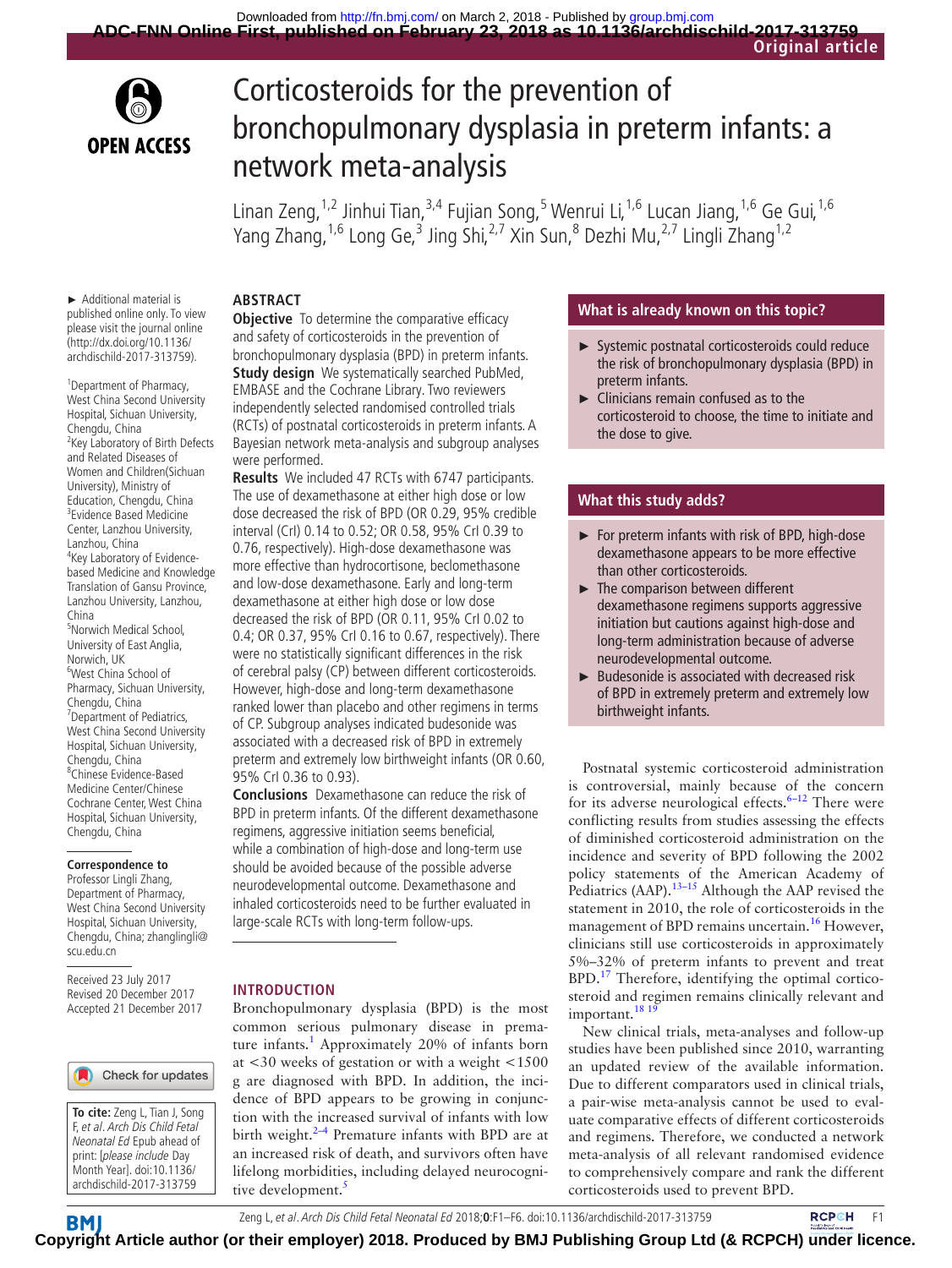

<span id="page-1-0"></span>**Figure 1** Network of corticosteroids for the prevention of bronchopulmonary dysplasia at 36 weeks' postmenstrual age. The circle size reflects the number of participants, and the line width reflects the number of direct comparisons. No connecting line between two treatments indicates that there was no direct comparison.

#### **Methods**

#### **Study search and selection**

We systematically searched PubMed (1966 to June 2016), EMBASE (1974 to June 2016) and the Cochrane Library (Issue 6, 2016) to identify relevant randomised controlled trials (RCTs) in humans published in English. We also manually searched the reference lists of retrieved trials and systematic reviews (online supplementary appendix  $1$ ).<sup>[20](#page-5-0)</sup> Two reviewers independently assessed the trials for eligibility and included RCTs that evaluated the safety and efficacy of postnatal corticosteroid use for BPD prevention in preterm infants (<37 weeks). Studies that used postnatal surfactant and corticosteroids together were also included. Studies that assessed the combined use of corticoste-roids and beta agonists were excluded.<sup>[21](#page-5-1)</sup>

#### **Data extraction and quality assessment**

The primary outcome assessed was BPD at 36 weeks' postmenstrual age (PMA). Secondary outcomes included BPD at 28 days' postnatal age (PNA), death at 36 weeks' PMA and 28 days PNA, and a diagnosis of cerebral palsy (CP) in a long-term follow-up. Two independent reviewers extracted the baseline characteristics, methods and outcomes of the included studies. Patients were categorised by gestational weeks (extremely preterm: <28 weeks; preterm: 28–37 weeks) and by birth weight (extremely low birth weight: <1000 g; very low birth weight: 1000–1500 g; low birth weight: 1500–2500 g). Dexamethasone regimens were categorised by the timing of initiation (early initiation: ≤7 days' PNA; late initiation: >7 days' PNA), total dose (low dose:  $\leq 3.0$  mg/kg; high dose:  $>3.0$  mg/ kg) and duration (short term:  $\leq$ 3 days; long term:  $>$ 3 days).<sup>2</sup> Intention-to-treat analysis data were used whenever available. We contacted the authors of the included studies for missing data by email. Two independent reviewers assessed the risk of bias in trials using the Cochrane risk of bias tool, with any discrepancies resolved by consensus.<sup>[20](#page-5-0)</sup>

#### **Statistical analysis**

We conducted a Bayesian network meta-analysis using the WinBUGS V.1.4.3 software (MRC Biostatistics Unit, Cambridge, UK) and adopted a random-effects model with vague priors for multiarm trials.<sup>23, 24</sup> Pooled estimates and the probability of each treatment being the best were obtained by the Markov chain Monte Carlo method. Model convergence was assessed by trace plots and Brooks-Gelman-Rubin plots.<sup>[25](#page-5-4)</sup> The results of dichotomous outcomes were reported as posterior medians or ORs with 95% credible intervals (CrIs). The surface under the cumulative ranking curve (SUCRA) was calculated as a percentage to estimate the probability that an intervention was the best.<sup>[26](#page-5-5)</sup> Prespecified subgroup analyses were performed according to gestational age and birth weight.<sup>27</sup> The interactions between the intervention effect and subgroups were assessed using a heterogeneity test in meta-analysis.[28 29](#page-5-7) Network geometry was performed with STATA V.13.0 software, in which the size of the nodes and thickness of the edges were proportional to sample sizes and numbers of trials involved, respectively.

#### **Results**

# **Literature search**

Of the 557 citations initially identified by searching bibliographical databases, 449 were excluded through title and abstract screening. We examined the full text of 108 reports, and identified 66 publications describing 47 RCTs that were eligible for network meta-analysis (online [supplementary](https://dx.doi.org/10.1136/archdischild-2017-313759) [appendix 2](https://dx.doi.org/10.1136/archdischild-2017-313759)). We contacted 19 corresponding authors of the included studies with missing data, and received additional data from 6 of the 19 authors (online [supplementary](https://dx.doi.org/10.1136/archdischild-2017-313759) [appendix 3](https://dx.doi.org/10.1136/archdischild-2017-313759)).

#### **Characteristics of the included studies**

The included trials evaluated five corticosteroids and involved a total of 6747 randomly assigned participants. The sample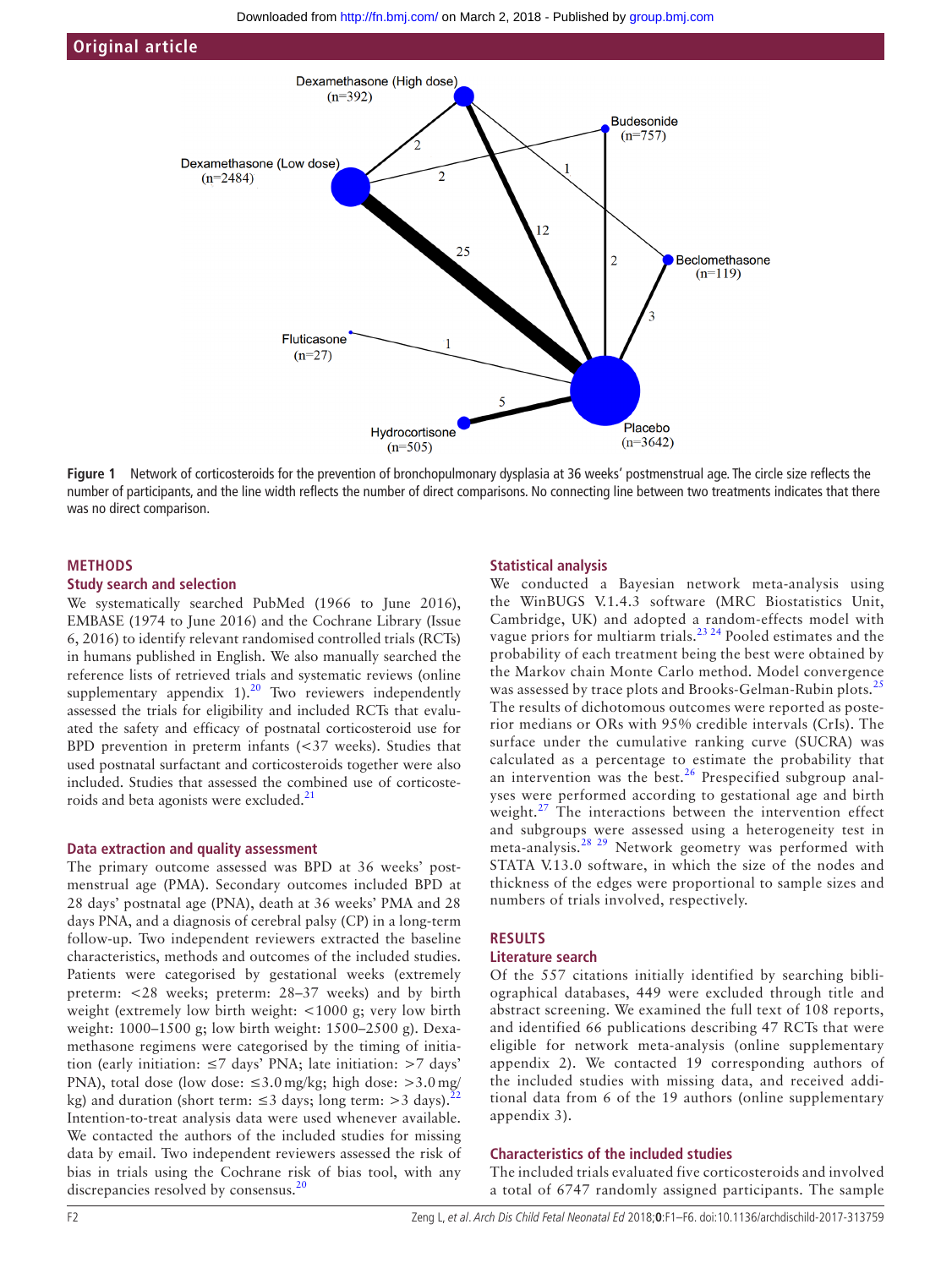<span id="page-2-0"></span>

| Results of network meta-analysis: relative effects of different corticosteroids versus placebo on BPD and CP<br>Table 1 |                                                      |                        |                               |  |  |
|-------------------------------------------------------------------------------------------------------------------------|------------------------------------------------------|------------------------|-------------------------------|--|--|
| <b>Outcomes</b>                                                                                                         | Direct drug comparison studies/participants<br>(n/N) | OR: median (95% Crl)   |                               |  |  |
|                                                                                                                         |                                                      | <b>Direct evidence</b> | All evidence                  |  |  |
| Network estimates for different corticosteroids                                                                         |                                                      |                        |                               |  |  |
| BPD at 36 weeks' PMA                                                                                                    |                                                      |                        |                               |  |  |
| Dexamethasone (high dose)                                                                                               | 6/659                                                | 0.34 (0.20 to 0.57)    | $0.29$ (0.14 to 0.52)         |  |  |
| Dexamethasone (low dose)                                                                                                | 13/2180                                              | 0.66 (0.54 to 0.80)    | 0.59 (0.39 to 0.77)           |  |  |
| Hydrocortisone                                                                                                          | 5/1022                                               | 0.80 (0.61 to 1.05)    | $0.74$ (0.43 to 1.14)         |  |  |
| Budesonide                                                                                                              | 2/886                                                | 0.60 (0.45 to 0.81)    | 0.58 (0.29 to 1.06)           |  |  |
| <b>Fluticasone</b>                                                                                                      | 1/53                                                 |                        | 0.32 (0.08 to 1.29)           |  |  |
| Beclomethasone                                                                                                          | 3/352                                                | 0.78 (0.46 to 1.35)    | 0.81 (0.40 to 1.55)           |  |  |
| Cerebral palsy                                                                                                          |                                                      |                        |                               |  |  |
| Dexamethasone (high dose)                                                                                               | 5/307                                                | 2.30 (1.22 to 4.36)    | 2.02 (0.60 to 4.67)           |  |  |
| Dexamethasone (low dose)                                                                                                | 3/245                                                | 0.61 (0.28 to 1.34)    | 0.81 (0.26 to 3.13)           |  |  |
| Hydrocortisone                                                                                                          | 3/334                                                | 1.09 (0.57 to 2.11)    | 1.79 (0.64 to 15.96)          |  |  |
| Beclomethasone                                                                                                          | 1/56                                                 |                        | 1.47 (0.12 to 18.47)          |  |  |
| Network estimates for different dexamethasone regimens                                                                  |                                                      |                        |                               |  |  |
| BPD at 36 weeks' PMA                                                                                                    |                                                      |                        |                               |  |  |
| Dexamethasone-LHL                                                                                                       | 2/148                                                | 0.38 (0.19 to 0.76)    | 0.33 (0.09 to 1.03)           |  |  |
| Dexamethasone-LHS                                                                                                       | $\bf{0}$                                             | <b>NR</b>              | $0.26$ (0.02 to 2.66)         |  |  |
| Dexamethasone-LLL                                                                                                       | 5/231                                                | 0.63 (0.25 to 1.57)    | $0.65$ (0.22 to 1.63)         |  |  |
| Dexamethasone-EHL                                                                                                       | 3/140                                                | 0.12 (0.04 to 0.40)    | $0.11$ (0.02 to 0.41)         |  |  |
| Dexamethasone-EHS                                                                                                       | 1/88                                                 | 0.91 (0.39 to 2.10)    | 0.91 (0.19 to 4.24)           |  |  |
| Dexamethasone-ELL                                                                                                       | 2/106                                                | 0.56 (0.43 to 0.75)    | $0.37(0.16 \text{ to } 0.67)$ |  |  |
| Dexamethasone-ELS                                                                                                       | 5/1022                                               | 0.76 (0.56 to 1.02)    | 0.77 (0.39 to 1.53)           |  |  |
| Cerebral palsy                                                                                                          |                                                      |                        |                               |  |  |
| Dexamethasone-LHL                                                                                                       | 2/123                                                | 2.38 (0.95 to 5.98)    | 2.75 (0.88 to 8.01)           |  |  |
| Dexamethasone-LLL                                                                                                       | 1/56                                                 | 0.67 (0.20 to 2.28)    | 0.87 (0.22 to 3.70)           |  |  |
| Dexamethasone-EHL                                                                                                       | 1/146                                                | 2.23 (0.92 to 5.40)    | 2.30 (0.41 to 13.22)          |  |  |
| Dexamethasone-LHS                                                                                                       | $1/22$                                               | 0.16 (0.01 to 4.69)    | 0.10 (1.66E-04 to 3.56)       |  |  |
| Dexamethasone-ELL                                                                                                       | 1/144                                                | 0.63 (0.24 to 1.65)    | 0.53 (0.14 to 1.93)           |  |  |

BPD, bronchopulmonary dysplasia; CrI, credible interval:NR, not reported; EHL, early initiation of dexamethasone prevention (≤7 days after birth) with a high total dose (>3.0 mg/kg) and a long-term duration (>3 days); EHS, early initiation of dexamethasone prevention (≤7 days after birth) with a high total dose (>3.0 mg/kg) and a short-term duration (≤3 days); ELL, early initiation of dexamethasone prevention (≤7 days after birth) with a low total dose (≤3.0 mg/kg) and a long-term duration (>3 days); ELS, early initation of dexamethasone prevention (≤7 days after birth) with a low total dose<br>(≤3.0 mg/kg) and a short late initiation of dexamethasone prevention (>7 days after birth) with a high total dose (>3.0 mg/kg) and a short-term duration (≤3 days); LLL, late initiation of dexamethasone prevention (>7 days after birth) with a low total dose (≤3.0 mg/kg) and a long-term duration (>3 days); PMA, postmenstrual age.

size of the trials ranged from 23 to 856 participants (median 60). The included studies recruited preterm infants with similar ranges of gestational age and birth weight, including extremely preterm with birth weights <1000 g (gestational age: median 26.7, IQR 26.0–27.9; birth weight: median 850, IQR 790–1010). According to data from 15 (31.9%) of the included trials, the average PNA at study entry ranged from 0.14 to 27 days (median 8, IQR 3.04–15.50). Thirty-eight (80.9%) of the 47 trials reported the use of prenatal corticosteroids in mothers, and 36 (76.6%) reported the use of surfactant after birth in newborns (online [supplementary](https://dx.doi.org/10.1136/archdischild-2017-313759)  [appendix 4\)](https://dx.doi.org/10.1136/archdischild-2017-313759).

#### **Risk of bias**

In approximately 65% of the trials, the risk of selection bias (sequence generation and allocation concealment) was determined to be low. Blinding of both participants and outcome assessors occurred in 21 trials (44.7%). Incomplete data were appropriately tackled for the primary outcome (BPD), with 73.3% (33/45) assessed as having a low risk of bias. Forty-two trials (89%) were at a low risk of selective outcome reporting. Ten trials (20%) were deemed to have a high risk of other biases, for reasons that include early trial termination $30-36$  and unbalanced patient characteristics at baseline (online [supplementary](https://dx.doi.org/10.1136/archdischild-2017-313759)  appendix  $5$ ).  $3738$ 

# **Network comparisons of the different corticosteroids** Efficacy: BPD and death

Networks of eligible comparisons for the prevention of BPD are presented in [figure](#page-1-0) 1. Nine (32.1%) of the 28 available pair-wise comparisons showed direct evidence supporting BPD prevention at 36 weeks' PMA. The results of network comparisons for BPD

<span id="page-2-1"></span>

| <b>Table 2</b> SUCRA ranking probabilities of corticosteroids for primary<br>and secondary outcomes |                                       |                                  |        |  |
|-----------------------------------------------------------------------------------------------------|---------------------------------------|----------------------------------|--------|--|
|                                                                                                     | SUCRA $(%)^*$                         |                                  |        |  |
| Corticosteroids or placebo                                                                          | <b>BPD</b> at<br>36 weeks' PMA<br>(%) | Death at<br>36 weeks' PMA<br>(%) | CP (%) |  |
| Dexamethasone (high dose)                                                                           | 91.2                                  | 74.1                             | 26.9   |  |
| Dexamethasone (low dose)                                                                            | 56.0                                  | 64.5                             | 76.8   |  |
| <b>Budesonide</b>                                                                                   | 54.9                                  | 23.8                             |        |  |
| <b>Fluticasone</b>                                                                                  | 78.8                                  | 47.1                             |        |  |
| Beclomethasone                                                                                      | 28.0                                  |                                  | 46.6   |  |
| Placebo                                                                                             | 6.9                                   | 40.5                             |        |  |
| Hydrocortisone                                                                                      | 34.2                                  |                                  | 31.4   |  |

\*Larger SUCRA values denote more effective interventions. BPD, bronchopulmonary dysplasia; CP, cerebral palsy; PMA, postmenstrual age; SUCRA, surface under the cumulative ranking curve.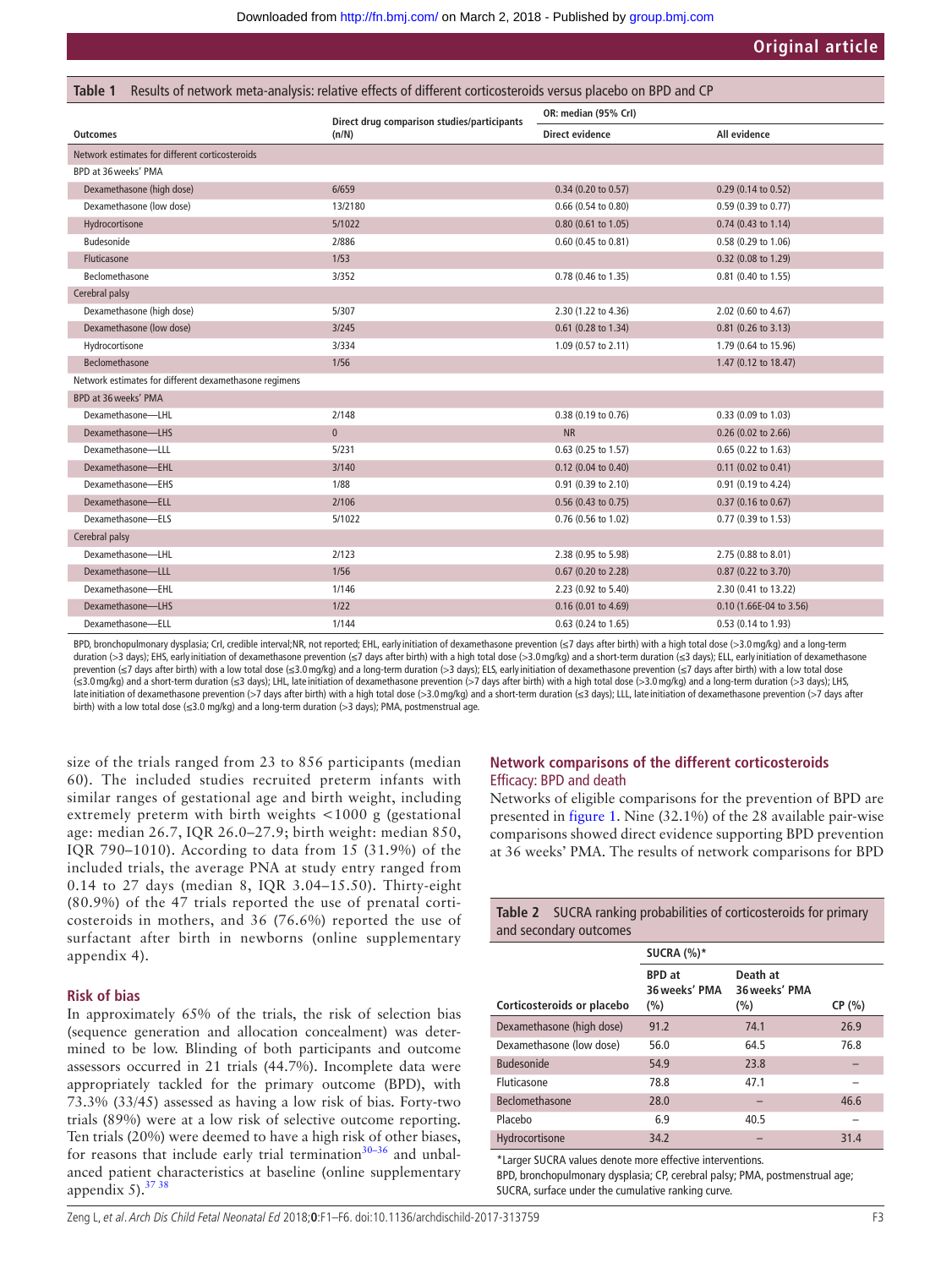and CP are shown in [table](#page-2-0) 1, and the results for other outcomes are available in online [supplementary appendix 6A](https://dx.doi.org/10.1136/archdischild-2017-313759) .

The use of dexamethasone, at either high or low dose, decreased the risk of BPD compared with placebo (OR 0.29, 95% CrI 0.14 to 0.52; OR 0.58, 95% CrI 0.39 to 0.76, respectively). High-dose dexamethasone was associated with a lower risk of BPD at 36 weeks' PMA, as compared with hydrocortisone (OR 2.53, 95% CrI 1.20 to 5.68), beclomethasone (OR 2.75, 95% CrI 1.23 to 6.78) and low-dose dexamethasone (OR 1.99, 95% CrI 1.04 to 3.91) (online [supplementary appendix 6A](https://dx.doi.org/10.1136/archdischild-2017-313759)). According to the estimated probability of being the best for BPD prevention at 36 weeks' PMA, high-dose dexamethasone ranked first (91.2%) and beclomethasone ranked last (28.0%) ([table](#page-2-1) 2).

In terms of mortality, all corticosteroids failed to show any superiority compared with placebo, and no statistically significant difference was found between different corticosteroids (online [supplementary appendix 6A](https://dx.doi.org/10.1136/archdischild-2017-313759)).

#### Safety: CP

Compared with placebo, high-dose dexamethasone, hydrocortisone and beclomethasone tended to have a higher risk of CP, although the difference was statistically non-significant (ORs ranging from 1.47 to 2.02). No statistically significant difference was found between the five corticosteroids (online [supplemen](https://dx.doi.org/10.1136/archdischild-2017-313759)[tary appendix 6A](https://dx.doi.org/10.1136/archdischild-2017-313759)). According to SUCRA probabilities, low-dose dexamethasone was the first (76.8%), ranked higher than hydrocortisone, while high-dose dexamethasone was the last (26.9%).

Of note, two dexamethasone trials and three hydrocortisone trials were discontinued early due to safety considerations.<sup>29 31-34</sup> Of the five prematurely terminated trials, two were stopped due to an increased incidence of spontaneous gastrointestinal perforation in participants of the trials,  $313\overline{2}$  while the others were terminated because of the serious adverse effects reported in other studies and in the 2002 statement from the AAP.<sup>[31 35 36](#page-5-11)</sup>

#### **Comparisons of different dexamethasone regimens**

We compared different regimens of dexamethasone, one of commonly used corticosteroids in clinical practice, to determine its optimal regimen. $39$ 

#### Efficacy: BPD and death

Compared with placebo, early-initiation, high-dose, long-term (EHL), and early-initiation, low-dose, long-term (ELL) dexamethasone regimens were associated with a decreased risk of BPD at 36 weeks' PMA (OR 0.11, 95% CrI 0.02 to 0.41; OR 0.37, 95% CrI 0.16 to 0.67) ([table](#page-2-0) 1). In addition, EHL was more effective than early-initiation, low-dose, short-term (OR 7.24, 95% CrI 1.60 to 43.15), early-initiation, high-dose, shortterm (OR 8.56, 95% CrI 1.14 to 82.62), and late-initiation, low-dose, long-term (LLL) (OR 6.07, 95% CrI 1.09 to 37.88). No statistically significant differences were found between different dexamethasone regimens in terms of mortality (online [supplementary appendix 6B\)](https://dx.doi.org/10.1136/archdischild-2017-313759).

### Safety: CP

No statistically significant differences in the risk of CP were detected between different dexamethasone regimens (online [supplementary appendix 6B](https://dx.doi.org/10.1136/archdischild-2017-313759)). According to SUCRA probabilities, high-dose and long-term regimens,late-initiation, highdose, long-term (LHL) and EHL, ranked lower than placebo in terms of CP (online [supplementary appendix 7](https://dx.doi.org/10.1136/archdischild-2017-313759)).

#### **Results of subgroup analyses** By gestational week

For extremely preterm infants, both doses of dexamethasone and budesonide were effective in decreasing the risk of BPD at 36 weeks' PMA compared with placebo (OR 0.06, 95% CrI 0.01 to 0.33; OR 0.73, 95% CrI 0.55 to 0.97; OR 0.60, 95% CrI 0.36 to 0.93), even though budesonide failed to show efficacy in general preterm infants. Moreover, high-dose dexamethasone was superior to low-dose dexamethasone and budesonide in this population (OR 11.48, 95% CrI 2.16 to 93.39; OR 9.29, 95% CrI 1.63 to 79.07). No statistically significant difference was found in terms of mortality and CP between the five corticosteroids (online [supplementary appendix 8](https://dx.doi.org/10.1136/archdischild-2017-313759)).

#### By birth weight

For extremely low birthweight infants, only budesonide significantly reduced the risk of BPD at 36 weeks' PMA compared with placebo (OR 0.60, 95% CrI 0.34 to 0.95). For very low birthweight infants, both doses of dexamethasone were associated with a decreased risk of BPD at 36 weeks' PMA (high dose: OR 0.23, 95% CrI 0.07 to 0.56; low dose: OR 0.36, 95% CrI 0.16 to 0.70). There were no statistically significant differences in the risk of CP detected between the five corticosteroids in any subgroups.

# **Discussion**

#### **Summary of findings**

Our network meta-analysis provides unified hierarchies of evidence for corticosteroid use in BPD, overcoming the problem due to inadequate evidence from head-to-head trials. Compared with placebo, both high-dose and low-dose dexamethasone reduced the risk of BPD at 36 weeks' PMA. In addition, highdose dexamethasone significantly decreased the risk of BPD compared with hydrocortisone and beclomethasone. The attempt to explore the optimal regimens of dexamethasone revealed that early initiation and a high dose of dexamethasone decreased the risk of BPD, but high-dose and long-term dexamethasone might increase the risk of CP. For the extremely preterm and extremely low birthweight infants, budesonide showed a decreased risk of BPD, compared with placebo.

#### **Hydrocortisone versus dexamethasone**

The AAP guideline discussed the difference between hydrocortisone and dexamethasone in terms of safety, based mainly on pharmacokinetic studies and animal studies.[16](#page-4-5) Our study showed that hydrocortisone ranked lower than low-dose dexamethasone in terms of both CP and BPD prevention at 36 weeks' PMA. According to a recent in vivo experimental study, hydrocortisone had similar neurotoxic effects to dexamethasone on neurons in immature chicken cerebellum and it may not be safer than dexamethasone.[40](#page-5-13)

#### **Different dexamethasone regimens**

High-dose, long-term dexamethasone regimens appeared to be associated with a higher risk of CP compared with placebo (ORs range from 2.30 to 2.75) and low-dose, short-term regimens (ORs range from 2.30 to 33.33), but without significant differences. In addition, our findings appeared to support early initiation, as both EHL and ELL were associated with a lower risk of CP compared with LHL and LLL (OR: 0.82 and 0.62, respectively). The possible explanations for the finding include the following: early-initiation, low-dose dexamethasone was found to suppress the expression of inflammatory mediators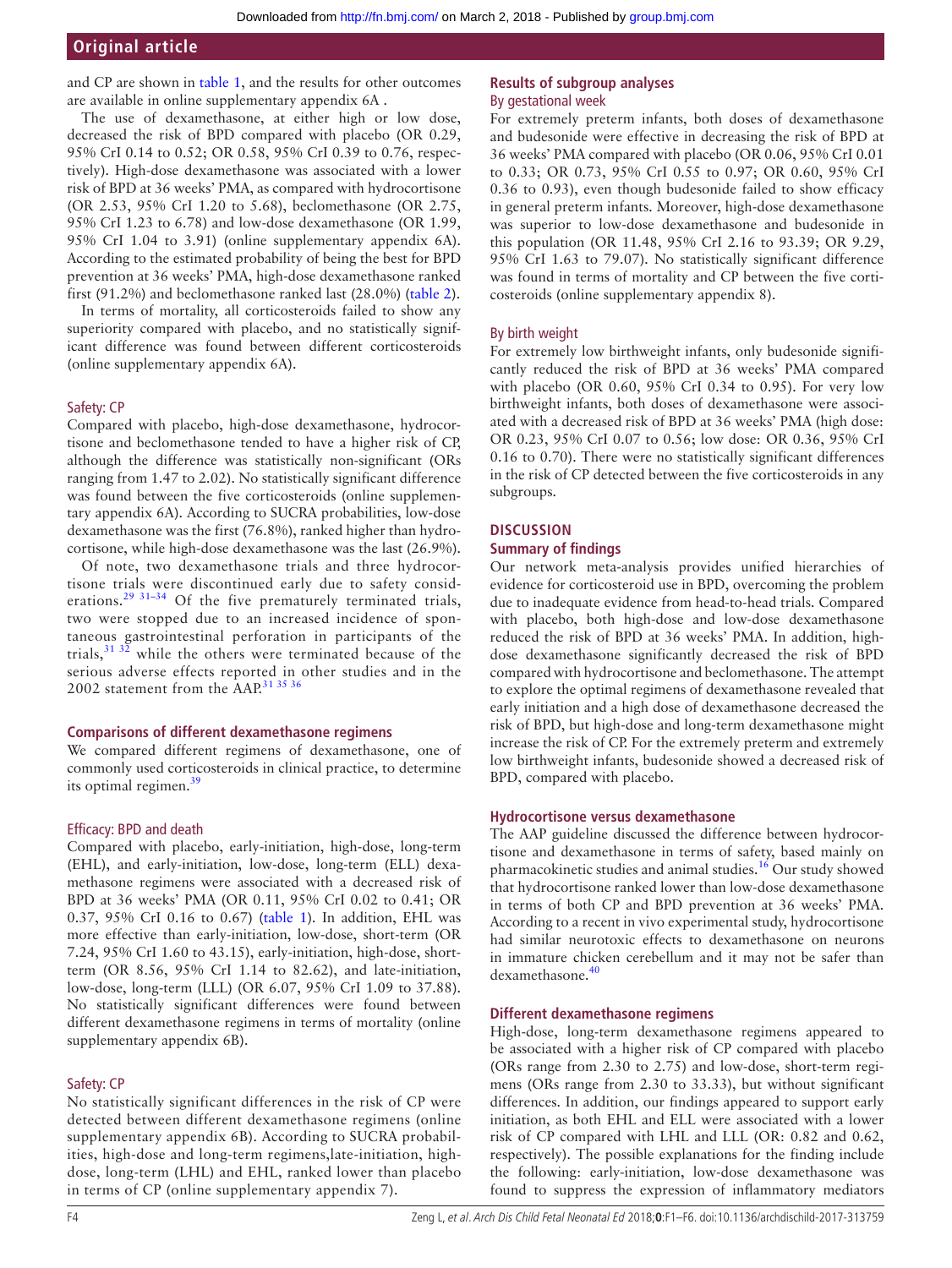and decrease pulmonary oedema.<sup>[41](#page-5-14)</sup> The adverse neurodevelopmental outcomes of postnatal dexamethasone therapy were shown to be associated with initiation time. Early initiation of dexamethasone enhanced the acquisition of contextual fear and spatial memory later in life of rat pups and increased dendritic spine number. $^{42}$  Hence, our findings challenge the use of highdose and long-term dexamethasone, but advocate a more aggressive initiation of dexamethasone than current clinical practice.

#### **Extremely preterm and low birth weight**

In subgroup analyses, high-dose dexamethasone was shown to be superior to low-dose dexamethasone, hydrocortisone and beclomethasone in extremely preterm infants. However, the recommendation of an increase in dose for extremely preterm could not be made due to the lack of evidence on long-term neurodevelopmental safety. It was found that budesonide significantly reduced BPD at 36 weeks' PMA compared with placebo in extremely preterm and extremely low birthweight infants. This finding was consistent with the point raised by Bassler, $43$  who predicted that inhaled budesonide may play a role in extremely low birthweight infants. However, there was no convincing evidence from RCTs on the effects of other inhaled corticosteroids for BPD prevention.<sup>1144</sup>

#### **Limitations of this study**

Our study has several potential limitations. First, variations in corticosteroid regimens and participants resulted in significant heterogeneity across the included studies. We therefore planned a comparison of the different regimens of dexamethasone and prespecified subgroup analyses by gestational week and birth weight. Second, missing data on the exact dose and time of outcome measures reduced the number of trials included in the network meta-analysis. In addition, patient enrolment was halted early in seven of the included trials. Five trials were terminated due to adverse reactions, $31\,33-36$  while the other two were terminated because of difficulties in participant recruitment.<sup>30 32</sup> Given the limited number of studies, we did not conduct sensitivity analysis on the excluded terminated trials. Finally, the effects of corticosteroids on adverse neurodevelopmental outcomes remained unclear due to the lack of trials with long-term follow-ups.

#### **Conclusions**

For preterm infants with risk of BPD, dexamethasone can reduce the risk of BPD, and high-dose dexamethasone is more efficacious than other regimens of corticosteroids. Of the different dexamethasone regimens, aggressive initiation seems a favourable option, and a combination of high-dose and long-term use should be avoided because of the possible long-term adverse neurodevelopmental outcome. Budesonide is associated with a decreased risk of BPD in extremely preterm and extremely low birthweight infants, although recommendations cannot be made due to the lack of long-term safety data. RCTs of early-initiation and low-dose dexamethasone, budesonide and other inhaled corticosteroids with factorial design and long-term follow-ups are urgently needed to identify the optimal postnatal corticosteroid regimens.

**Acknowledgements** We thank Professor Imti Choonara for his suggestions on this paper. We also thank the authors of the six included studies who responded to our request and provided additional data to this meta-analysis.

**Contributors** LZe conceived the study, drafted the study protocol, analysed the data, and drafted and revised the manuscript. JT revised the study protocol, and analysed and interpreted the data. FS contributed to the conception and design of the study, analysed and interpreted the data, and revised the manuscript. WL and LJ selected the articles, extracted data and analysed the data. GG and YZ extracted data and assessed the risk of bias of included studies. LG analysed and interpreted the data, and revised the manuscript. JS contributed to the conception and design of the study, revised the study protocol and interpreted the data. XS revised the study protocol, interpreted the data and revised the manuscript. DM contributed to the conception and design of the study and revised the manuscript. LZa conceived the study, interpreted the data, and drafted and revised the study protocol and manuscript.

**Funding** This study was funded by the National Natural Science Foundation for Young Scholars of China (no 71503177) and the National Natural Science Foundation of China (no 81373381).

**Competing interests** None declared.

**Provenance and peer review** Not commissioned; externally peer reviewed.

**Open Access** This is an Open Access article distributed in accordance with the Creative Commons Attribution Non Commercial (CC BY-NC 4.0) license, which permits others to distribute, remix, adapt, build upon this work non-commercially, and license their derivative works on different terms, provided the original work is properly cited and the use is non-commercial. See: [http://creativecommons.org/](http://creativecommons.org/licenses/by-nc/4.0/) [licenses/by-nc/4.0/](http://creativecommons.org/licenses/by-nc/4.0/)

© Article author(s) (or their employer(s) unless otherwise stated in the text of the article) 2018. All rights reserved. No commercial use is permitted unless otherwise expressly granted.

#### **References**

- <span id="page-4-0"></span>1 Stoll BJ, Hansen NI, Bell EF, et al. Eunice Kennedy Shriver National Institute of Child Health and Human Development Neonatal Research Network. Neonatal outcomes of extremely preterm infants from the NICHD Neonatal Research Network. Pediatrics 2010;126:443–56.
- <span id="page-4-1"></span>2 Walsh MC, Yao Q, Gettner P, et al. Impact of a physiologic definition on bronchopulmonary dysplasia rates. [Pediatrics](http://dx.doi.org/10.1542/peds.2004-0204) 2004;114:1305-11.
- 3 Jobe AH, Bancalari E. Bronchopulmonary dysplasia. AmJ Respir Crit CareMed 2001;163:1723–9.
- 4 Ambalavanan N, Walsh M, Bobashev G, et al. NICHD Neonatal Research Network. Intercenter differences in bronchopulmonary dysplasia or death among very low birth weight infants. Pediatrics 2011;127:106–16.
- <span id="page-4-2"></span>5 Baraldi E, Filippone M. Chronic lung disease after premature birth. [N Engl J Med](http://dx.doi.org/10.1056/NEJMra067279) 2007;357:1946–55.
- <span id="page-4-3"></span>6 Doyle LW, Ehrenkranz RA, Halliday HL. Early (< 8 days) postnatal corticosteroids for preventing chronic lung disease in preterm infants. [Cochrane Database Syst Rev](http://dx.doi.org/10.1002/14651858.CD001146.pub4) 2014;5:CD001146.
- 7 Doyle LW, Ehrenkranz RA, Late HHL. Late (> 7 days) postnatal corticosteroids for chronic lung disease in preterm infants. Cochrane Database Syst Rev 2014;5:CD001145.
- 8 Halliday HL, Ehrenkranz RA, Doyle LW. Moderately early (7-14 days) postnatal corticosteroids for preventing chronic lung disease in preterm infants. Cochrane [Database Syst Rev](http://dx.doi.org/10.1002/14651858.CD001144) 2001;1:CD001144.
- 9 PRISMA. Transparent reporting of systematic reviews and meta-analyses. [http://](http://prisma-statement.org/) [prisma-statement.org/](http://prisma-statement.org/)
- 10 Shah SS, Ohlsson A, Halliday HL, et al. Inhaled versus systemic corticosteroids for the treatment of chronic lung disease in ventilated very low birth weight preterm infants. [Cochrane Database Syst Rev](http://dx.doi.org/10.1002/14651858.CD002057.pub3) 2012;84:CD002057.
- <span id="page-4-8"></span>11 Shah V, Ohlsson A, Halliday HL, et al. Early administration of inhaled corticosteroids for preventing chronic lung disease in ventilated very low-birth weight preterm neonates. Cochrane Database Syst Rev 2012;5:CD001969.
- 12 Yoder BA, Harrison M, Clark RH. Time-related changes in steroid use and bronchopulmonary dysplasia in preterm infants. [Pediatrics](http://dx.doi.org/10.1542/peds.2008-2793) 2009;124:673-9.
- <span id="page-4-4"></span>Kobaly K, Schluchter M, Minich N, et al. Outcomes of extremely low birth weight  $\left\langle \right. <1$ kg) and extremely low gestational age (<28 weeks) infants with bronchopulmonary dysplasia: effects of practice changes in 2000 to 2003. [Pediatrics](http://dx.doi.org/10.1542/peds.2007-1444) 2008;121:73-81.
- 14 Walsh MC, Yao Q, Horbar JD, et al. Changes in the use of postnatal steroids for bronchopulmonary dysplasia in 3 large neonatal networks. Pediatrics 2006;118:1328–35.
- 15 Shinwell ES, Lerner-Geva L, Lusky A, et al. Less postnatal steroids, more bronchopulmonary dysplasia: a population-based study in very low birthweight infants. [Arch Dis Child Fetal Neonatal Ed](http://dx.doi.org/10.1136/adc.2006.094474) 2007;92:30–3.
- <span id="page-4-5"></span>16 Watterberg KL. American Academy of Pediatrics. Committee on Fetus and Newborn. Policy statement--postnatal corticosteroids to prevent or treat bronchopulmonary dysplasia. [Pediatrics](http://dx.doi.org/10.1542/peds.2010-1534) 2010;126:800-8.
- <span id="page-4-6"></span>17 Nuytten A, Behal H, Duhamel A, et al. Correction: Evidence-Based Neonatal Unit Practices and Determinants of Postnatal Corticosteroid-Use in Preterm Births below 30 Weeks GA in Europe. A Population-Based Cohort Study. [PLoS One](http://dx.doi.org/10.1371/journal.pone.0172408) 2017;12:e0172408.
- <span id="page-4-7"></span>18 Ward M, Sinn J. Steroid therapy for meconium aspiration syndrome in newborn infants. [Cochrane Database Syst Rev](http://dx.doi.org/10.1002/14651858.CD003485) 2003;4:CD003485.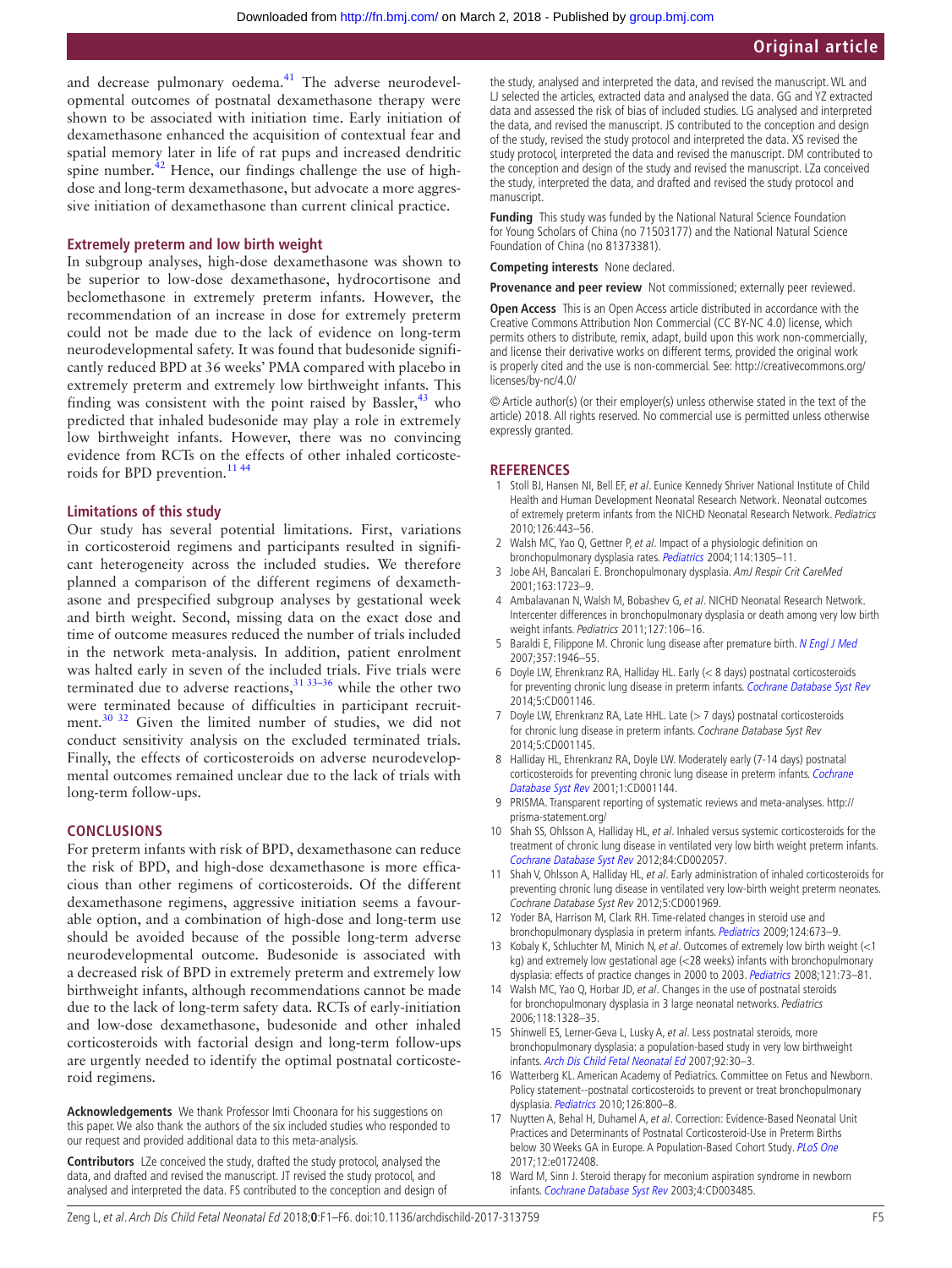- 19 Needelman H, Evans M, Roberts H, et al. Effects of postnatal dexamethasone exposure on the developmental outcome of premature infants. [J Child Neurol](http://dx.doi.org/10.1177/0883073807309232) 2008;23:421.
- <span id="page-5-0"></span>20. Higgins JPT, Green S. Cochrane Handbook for Systematic Reviews of Interventions Version 5.1.0 [updated March 2011]. The Cochrane Collaboration, 2011. [www.](www.handbook.cochrane.org) [handbook.cochrane.org](www.handbook.cochrane.org)
- <span id="page-5-1"></span>21 Denjean A, Paris-Llado J, Zupan V, et al. Inhaled salbutamol and beclomethasone for preventing broncho-pulmonary dysplasia: a randomised double-blind study. Eur J Pediatr 1998;157:926–31.
- <span id="page-5-2"></span>22 Doyle LW, Halliday HL, Ehrenkranz RA, et al. Impact of postnatal systemic corticosteroids on mortality and cerebral palsy in preterm infants: effect modification by risk for chronic lung disease. [Pediatrics](http://dx.doi.org/10.1542/peds.2004-1238) 2005;115:655-61.
- <span id="page-5-3"></span>23 Ades AE, Welton N, Lu G. Introduction to mixed treatment comparisons. [http://www.](http://www.bristol.ac.uk/social-community- medicine/media/ mpes/ intro-to-mtc.pdf) [bristol.ac.uk/social-community- medicine/media/ mpes/ intro-to-mtc.pdf](http://www.bristol.ac.uk/social-community- medicine/media/ mpes/ intro-to-mtc.pdf)
- 24 Lu G, Ades AE. Combination of direct and indirect evidence in mixed treatment comparisons. [Stat Med](http://dx.doi.org/10.1002/sim.1875) 2004;23:3105–24.
- <span id="page-5-4"></span>25 Gelman A, Rubin DB. Inference from iterative simulation using multiple sequences. Stat Sci 1992;7:457–72.
- <span id="page-5-5"></span>26 Salanti G, Ades AE, Ioannidis JP. Graphical methods and numerical summaries for presenting results from multiple-treatment meta-analysis: an overview and tutorial. [J Clin Epidemiol](http://dx.doi.org/10.1016/j.jclinepi.2010.03.016) 2011;64:163–71.
- <span id="page-5-6"></span>27 Halliday HL, Ehrenkranz RA, Late DLW. 7 days) postnatal corticosteroids for chronic lung disease in preterminfants. Cochrane Database Syst Rev 2009;1:CD001145.
- <span id="page-5-7"></span>28 Wang R, Lagakos SW, Ware JH, et al. Statistics in medicine--reporting of subgroup analyses in clinical trials. [N Engl J Med](http://dx.doi.org/10.1056/NEJMsr077003) 2007;357:2189–94.
- <span id="page-5-10"></span>29 Sun X, Ioannidis JPA, Agoritsas T, et al. How to use a subgroup analysis. JAMA 2014;311:405–11.
- <span id="page-5-8"></span>30 Kari MA, Heinonen K, Ikonen RS, et al. Dexamethasone treatment in preterm infants at risk for bronchopulmonary dysplasia. Arch Dis Child 1993;68:566–9.
- <span id="page-5-11"></span>31 Anttila E, Peltoniemi O, Haumont D, et al. Early neonatal dexamethasone treatment for prevention of bronchopulmonary dysplasia. Randomised trial and meta-analysis evaluating the duration of dexamethasone therapy. [Eur J Pediatr](http://dx.doi.org/10.1007/s00431-005-1645-8) 2005;164:472-81.
- 32 Doyle LW, Davis PG, Morley CJ, et al. Low-dose dexamethasone facilitates extubation among chronically ventilator-dependent infants: a multicenter, international, randomized, controlled trial. [Pediatrics](http://dx.doi.org/10.1542/peds.2004-2843) 2006;117:75–83.
- 33 Watterberg KL, Gerdes JS, Cole CH, et al. Prophylaxis of early adrenal insufficiency to prevent bronchopulmonary dysplasia: a multicenter trial. [Pediatrics](http://dx.doi.org/10.1542/peds.2004-1159) 2004;114:1649–57.
- 34 Peltoniemi O, Kari MA, Heinonen K, et al. Pretreatment cortisol values may predict responses to hydrocortisone administration for the prevention of bronchopulmonary dysplasia in high-risk infants. [J Pediatr](http://dx.doi.org/10.1016/j.jpeds.2004.12.040) 2005;146:632–7.
- 35 Bonsante F, Latorre G, Iacobelli S, et al. Early low-dose hydrocortisone in very preterm infants: a randomized, placebo-controlled trial. [Neonatology](http://dx.doi.org/10.1159/000098168) 2007;91:217–21.
- 36 Malloy CA, Hilal K, Rizvi Z, et al. A Prospective, Randomized, Double-Masked Trial Comparing Low-dose to Conventional Dose Dexamethasone in Neonatal Chronic Lung Disease. Int J Pediatr Neonatol 2004;5:e10473.
- <span id="page-5-9"></span>37 Tapia JL, Ramírez R, Cifuentes J, et al. The effect of early dexamethasone administration on bronchopulmonary dysplasia in preterm infants with respiratory distress syndrome. J Pediatr 1998;132:48–52.
- 38 Walther FJ, Findlay RD, Durand M. Adrenal suppression and extubation rate after moderately early low-dose dexamethasone therapy in very preterm infants. Early Hum Dev 2003;74:37–45.
- <span id="page-5-12"></span>39 Truffert P, Empana JP, Bréart G, et al. Treatment strategies for bronchopulmonary dysplasia with postnatal corticosteroids in Europe: the EURAIL survey. Acta Paediatr 2003;92:948–51.
- <span id="page-5-13"></span>40 Aden P, Goverud I, Liestøl K, et al. Low-potency glucocorticoid hydrocortisone has similar neurotoxic effects as high-potency glucocorticoid dexamethasone on neurons in the immature chicken cerebellum. [Brain Res](http://dx.doi.org/10.1016/j.brainres.2008.07.095) 2008;1236:39-48.
- <span id="page-5-14"></span>41 Huang B, Wang DX, Deng W. Protective effects of dexamethasone on early acute lung injury induced by oleic acid in rats. Int J Clin Exp Med 2014;7:4698-709.
- <span id="page-5-15"></span>42 Tsai KJ, Sze CI, Lin YC, et al. A Single Postnatal Dose of Dexamethasone Enhances Memory of Rat Pups Later in Life. [PLoS One](http://dx.doi.org/10.1371/journal.pone.0165752) 2016;11:e0165752.
- <span id="page-5-16"></span>43 Bassler D. Inhalation or instillation of steroids for the prevention of bronchopulmonary dysplasia. [Neonatology](http://dx.doi.org/10.1159/000381132) 2015;107:358-9.
- 44 Onland W, Offringa M, van Kaam A. Late (≥ 7 days) inhalation corticosteroids to reduce bronchopulmonary dysplasia in preterm infants. [Cochrane Database Syst Rev](http://dx.doi.org/10.1002/14651858.CD002311.pub3) 2012;4:CD002311.